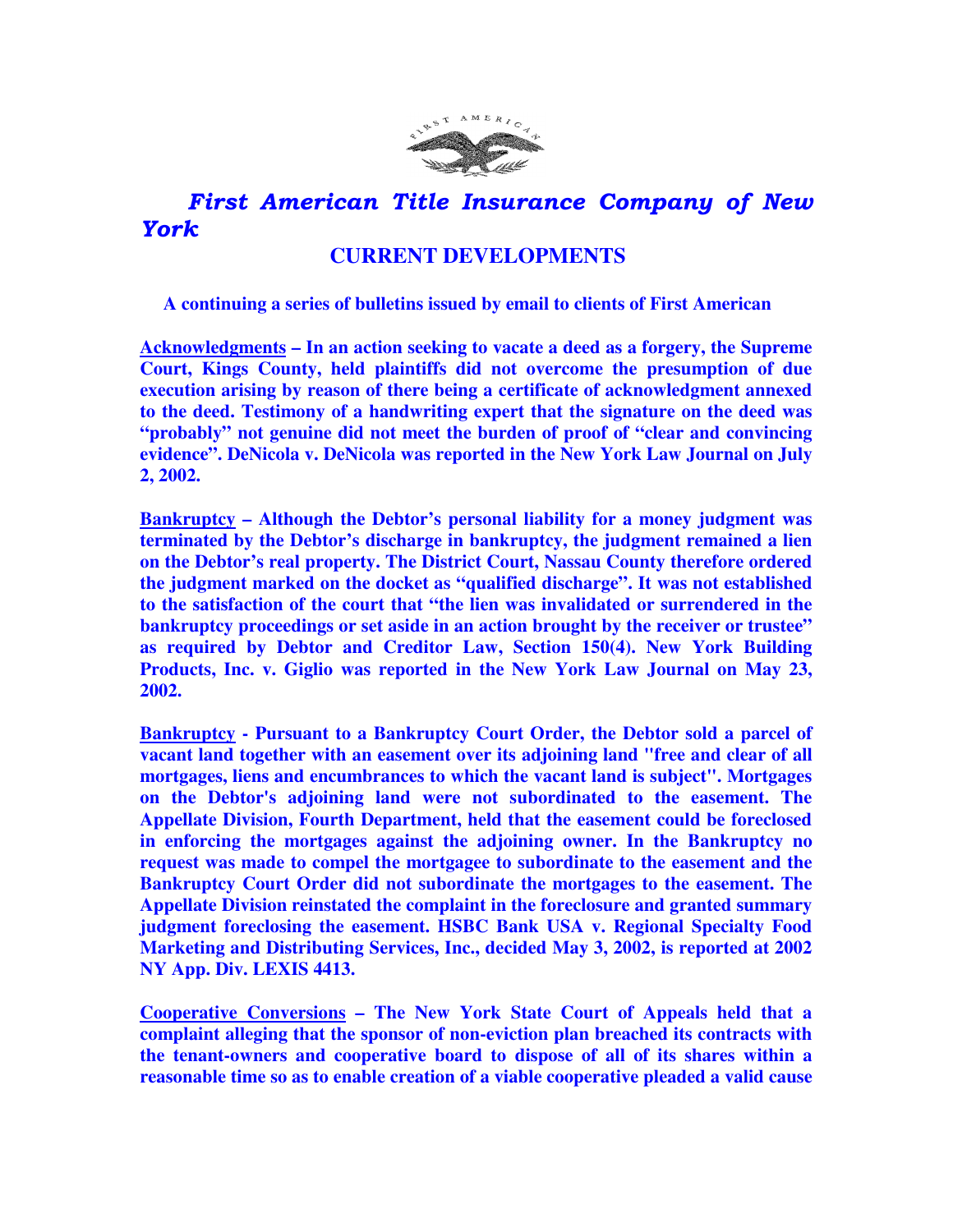**of action which withstands the Sponsor's motion to dismiss. Without determining the merits of the claim, the Court noted that the Sponsor had retained 62% of the** 

**shares of the stock of the cooperative corporation, corresponding to 41 of the 66 apartments in the building, had sold no shares since 1990, and had caused the Offering Plan to lapse. 511 West 232nd Owners Corp. v. Jennifer Realty Co., decided June 11, 2002, is reported at 2002 N.Y. LEXIS 1579.** 

**Criminal Proceedings - The widow of a decedent appealed from an Order of the Surrogate's Court, Richmond County, granting the motion of the Public Administrator for a preliminary injunction restraining her from, inter alia, transferring, encumbering, leasing or otherwise interfering with the residence owned jointly by she and her late husband, for whose murder she had been indicted. The Appellate Division, Second Department, affirmed the Order of the Surrogate's Court. Although the widow would be entitled to retain her interest in the property if convicted of the murder, she would forfeit her right of survivorship if she was convicted or held responsible for the death in a civil proceeding. It was therefore appropriate to restrain her from taking any action that might affect the value of the property. In Re Kiejliches, decided March 18, 2002, is reported at 740 NYS 2d 85.** 

**Indian Land Claims - In a case in the U.S. District Court, Western District of New York commenced in 1993, the Seneca Nation of Indians claimed title to certain lands in Erie and Niagara Counties, New York comprised of several islands located in the Niagara River including Grand Island, an Erie County Town with approximately 20,000 residents. The Seneca Nation asserted that a 1815 treaty by which the State of New York purportedly acquired title to the islands from the Indians was invalid because it violated The Trade and Intercourse Act, 25 U.S.C. 177. The Court granted summary judgment to the defendants and dismissed the case, holding that the 1815 treaty did not violate the Act. The Court, relying on certain earlier treaties by which the Seneca Nation ceded the lands in question to the British Crown prior to the Revolutionary War, found that any title to the Islands in the Seneca Nation was extinguished prior to the purported conveyance to New York State. The Seneca Nation of Indians v. The State of New York, decided June 21, 2002, is reported at 2002 U.S. Dist. LEXIS 12062.** 

**Lien Law - The January 2, 2001 issue of "Current Developments" reported on a decision of the Supreme Court, Kings County, holding that the assignment to a building loan mortgagee of monies due under a contract between the NYC Housing Authority and its turnkey developer, and the reduction of the mortgage indebtedness prior to payment of subcontractors' claims, was a diversion of trust assets under the Lien Law requiring subordination of the mortgage to filed mechanics liens. The Appellate Division has affirmed that holding in Aspro Mechanical Contracting v. Fleet Bank. N.A., decided May 20, 2002, and reported at 742 NYS 2d 361. The Second Department indicated, as did the lower court, that the bank could have protected its position by filing a Notice of Lending under Lien Law Section 73.**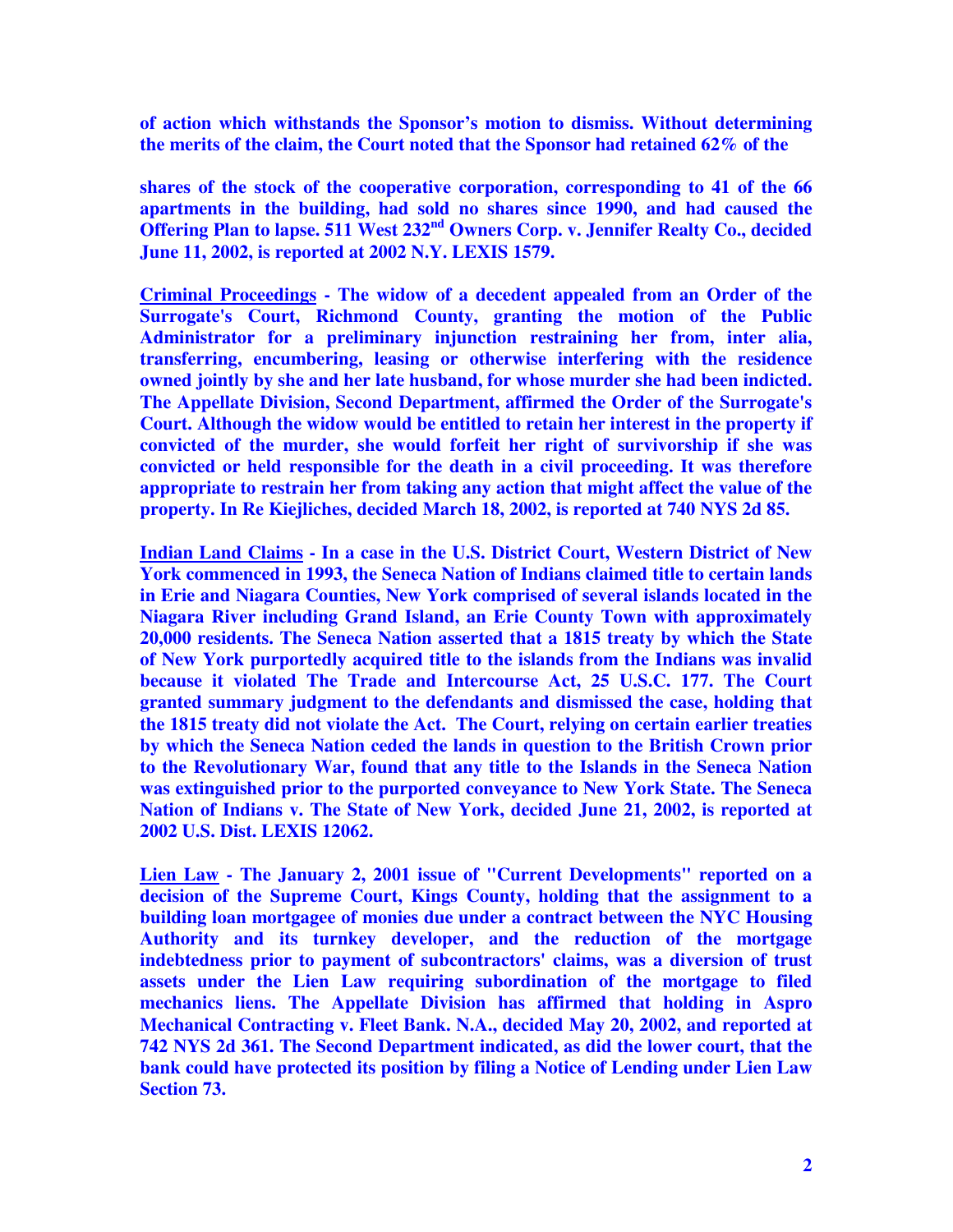**Mechanic's Liens – RCM Corporation ("RCM)" commenced an action to foreclose its mechanic's lien. It named as a party defendant PR Painting Corp. ("PR") which had also filed a mechanic's lien. PR cross-claimed to foreclose its lien. (Naming PR as a party defendant continued the effectiveness of its mechanic's lien beyond one year under Lien Law Section 17, an extension of the PR lien having not been filed). RCM's complaint was dismissed and the tenant, for whom the work had been done, moved to cancel the undertaking filed under Lien Law Section 19(4) to bond PR's mechanics lien, contending that dismissal of the RCM's action terminated PR's lien. The Appellate Division, Second Department, reversing an order of the Supreme Court, Nassau County, held that filing of the cross-claim continued PR's lien although RCM's action was dismissed. Matter of Lindt & Sprungli USA, Inc. v. PR Painting Corp., decided March 25, 2002, is reported at 740 NYS 2d 369.** 

**Mortgage Foreclosure – An action to foreclose a mortgage held by the Federal Farmers Home Administration was commenced nine years after the defendant and his spouse defaulted in making payments. The defendant contended that the action was barred by the six-year federal statute of limitations governing actions for money damages but the Appellate Division, Third Department, held 28 USC Section 2415(a) inapplicable to the action as the plaintiff agreed not to pursue a deficiency judgment. New York's six-year limitations period under CPLR 213(4) did not bar the action to foreclose; the federal government is not subject to state statutes of limitation. Nor is the federal government subject to a defense of laches. United States of America v. Lyons, decided March 7, 2002, is reported at 740 NYS 2d 145.** 

**Mortgage Recording Tax – An Advisory Opinion (TSB-A-02(3)R) of the Technical Services Division of the New York State Department of Taxation and Finance issued June 11, 2002 concludes that mortgage tax is not imposed on the part of mortgage proceeds apportioned to a tax-exempt purpose. Petitioner, United Cerebral Palsy Associations of New York State ("UCP"), is the lessee of property in Brooklyn. At that location it operates a Diagnostic and Treatment Center and other programs. It mortgaged its leasehold to fund renovations to the Treatment Center and to space in the building that also benefited the other programs. UCP claimed exemption from tax as a voluntary non-profit hospital corporation under Tax Law Section 253(3). The Advisory Opinion found that UCP was a voluntary non-profit hospital corporation in relation to services provided by the Treatment Center and the mortgage was exempt to the extent of the mortgage proceeds disbursed for renovations to the Treatment Center and to the common space apportioned to the percentage of the building occupied by the Treatment Center. The mortgage was held taxable to the extent it secured funds to improve common space attributable to its other programs. TSB-A-02(3)R is on the Departments WEB Site at the address: http://www.tax.state.ny.us/pdf/Advisory\_Opinions/Mortgage/A02\_3r.pdf.**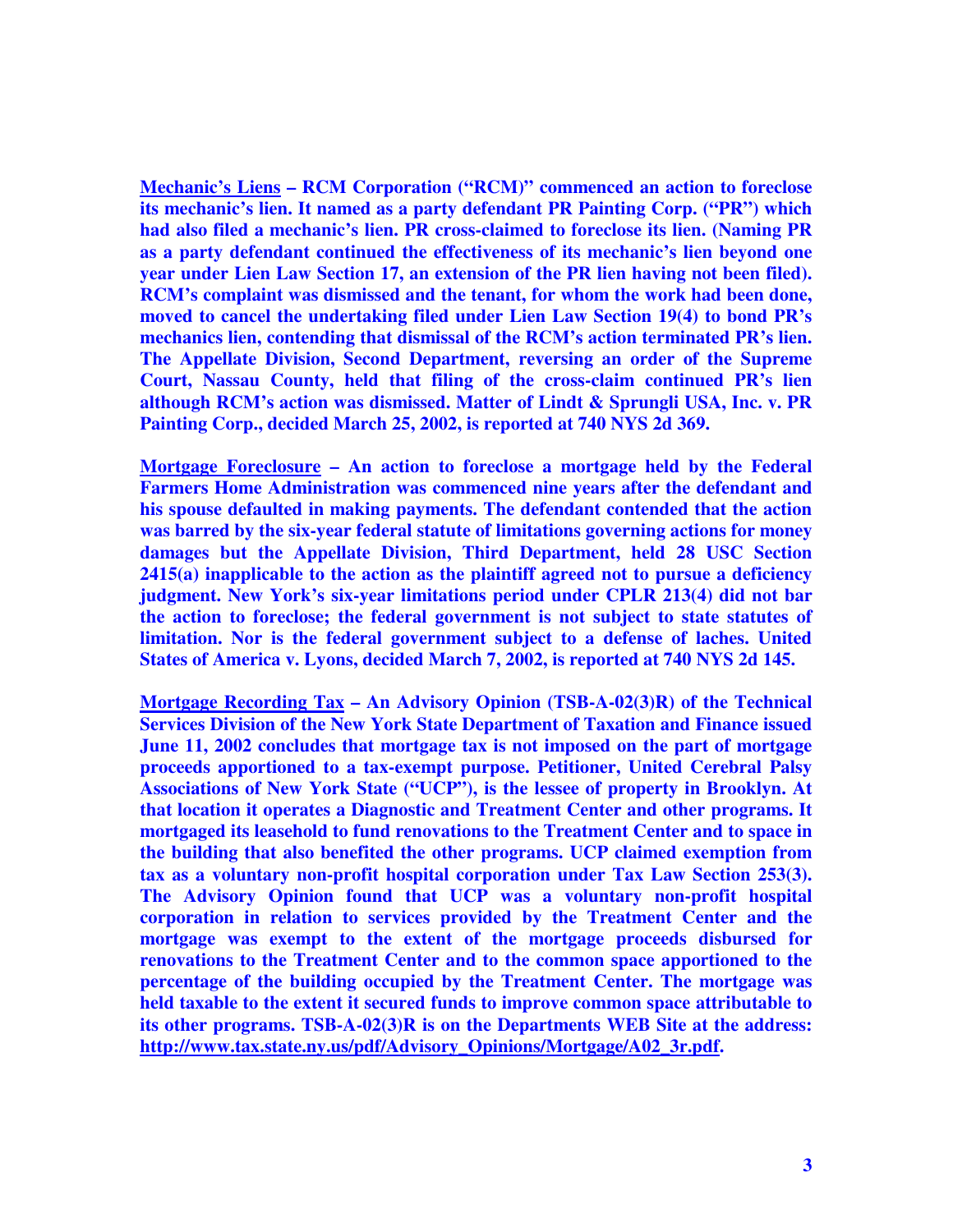**Mortgage Recording Tax – An Advisory Opinion of the Technical Services Division of the New York State Department of Taxation and Finance issued June 5, 2002 concerns mortgages on ground leases of remaining development parcels at Battery Park City. Each mortgage is to be executed by a ground lessee and the Battery Park City Authority. The Advisory Opinion concludes that the mortgages are exempt from tax since the Authority is co-mortgagor and will record the instruments. It cites a 1956 Informal Opinion of the State's Attorney General providing that "the party who records is the one upon whom tax is imposed". The mortgages being exempt, they may thereafter be assigned or modified without payment of mortgage tax so long as the principal amount secured is not increased under a recorded instrument to which the exempt entity is not a party. TSB-A-02(2)R is at http://www.tax.state.ny.us/pdf/Advisory\_Opinions/Mortgage/A02\_2R.pdf.** 

**Mortgage Recording Tax and Real Estate Transfer Tax – The New York State Department of Taxation and Finance has indicated that the interest rate to be assessed or paid, as the case may be, for the third quarter of calendar year 2002 on late payments, underpayments, overpayments or refunds of Mortgage Recording Tax and the State's Real Estate Transfer Tax is 6% compounded daily. The interest rates are published at http://www.tax.state.ny.us/taxnews/int\_curr.htm.**

**New York City Real Estate Taxes – The tax rates for the second half and the third and fourth quarters of fiscal year 2001 (January 1, 2002 – June 30, 2002), will remain in effect for current fiscal year 2002 (July 1, 2002 – June 30, 2003) unless adjusted in November for the second half/third and fourth quarters. The rate for each \$100 of assessed valuation for Class One is 11.609; for Class Two the rate is 10.792; for Class Three the rate is 10.541; and for Class Four the rate is 9.712. Class One generally includes one-to-three family residential real property (including condominiums of three or less stories which have always been condominiums). Class Two includes all other residential real property. Class Three includes utility real property. Class Four includes all other real property.** 

**New York City/Certificates of Occupancy - An Article 78 proceeding was commenced to annul a determination of the Board of Standards and Appeals ("BSA") upholding issuance of a certificate of occupancy for a building in Manhattan covered by the Loft Law (Article 7-C of the Multiple Dwelling Law). In 1987, the former owner of the building filed an Alternation Application with the Building Department ("DOB") and the Loft Board to legalize the building and the Petitioner's loft. In 1996, the purchaser of the building ("Purchaser") amended the Approved Plans without notice to the Petitioners or the Loft Board. The Purchaser's architect certified to the DOB that the building and loft complied with all fire and safety requirements, and a DOB inspector (since indicted for accepting bribes to issue false inspection reports for a different building) certified that the work required to issue a C of O was completed. However, the renovations required by the Approved Plans had not been done. Petitioners' request that the DOB revoke the C of O was denied and the BSA upheld the issuance of the C of O on the ground that the Purchaser was willing to remedy the violations under BSA supervision. The**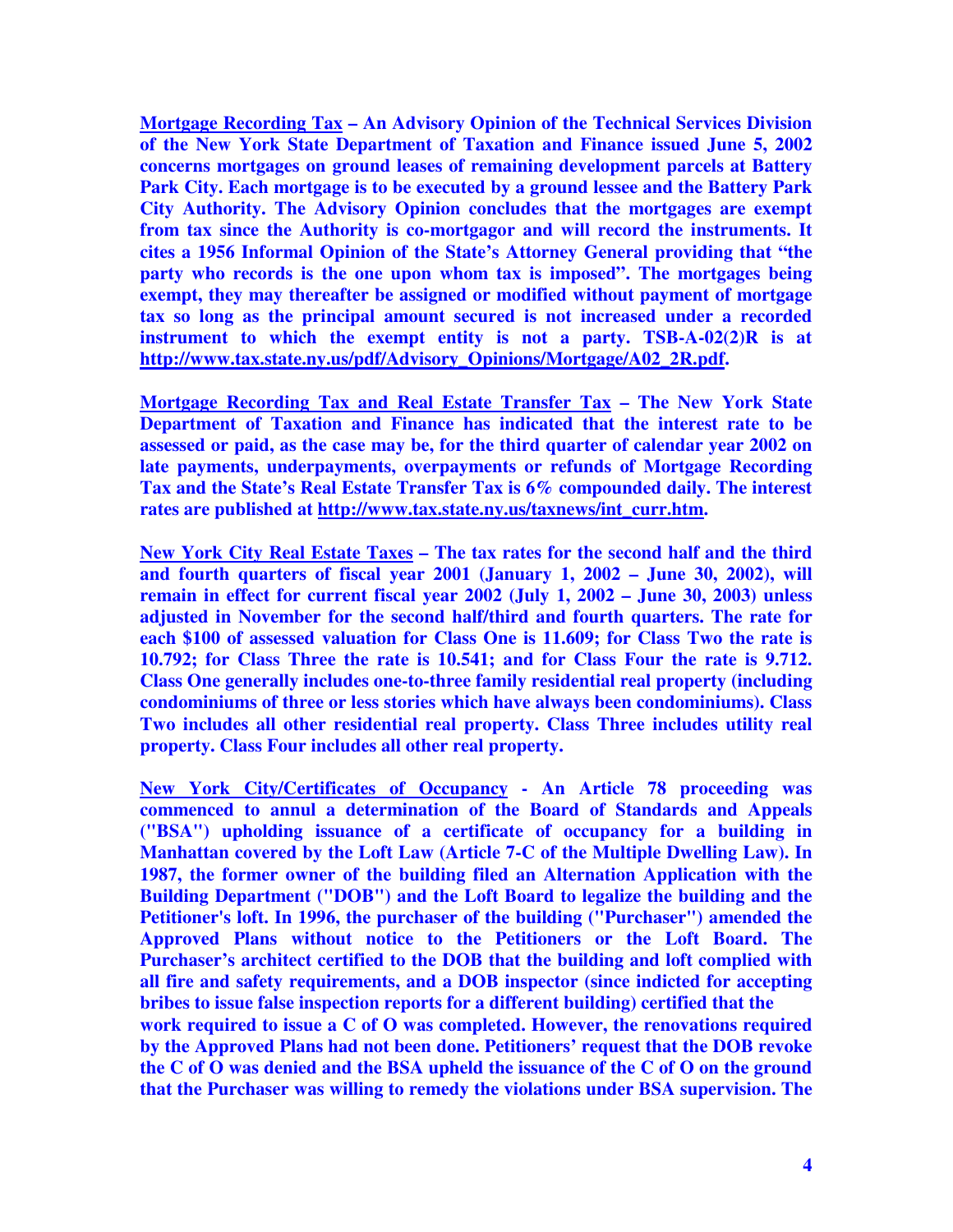**Supreme Court, New York County, granted the petition, vacated the BSA ruling, and declared the C of O null and void. It held it was irrelevant that the Purchaser was willing to perform the work necessary for the C of O to be valid. Further, BSA monitoring of the repairs would interfere with the authority of the Loft Board to oversee loft conversions. Matter of Byrne v. The Board of Standards and Appeals of the City of New York was reported in the New York Law Journal on April 17, 2002. (The court noted that Section 301(5) of the Multiple Dwelling Law and Section 302(5) of the Multiple Residence Law prohibit revocation of a C of O as to a purchaser relying on an existing C of O, facts not pertinent to this case).** 

**Notice of Pendency - The Appellate Division, Second Department, reversing the decision of the Supreme Court, Westchester County, held that a second notice of pendency in an action for specific performance could not be filed when a prior lis pendens had been canceled for the failure to serve the summons and complaint within thirty days of the filing of the notice of pendency as required by CPLR Section 6512. Weiner v. MKVII-Westchester, LLC, decided March 25, 2002, is reported at 739 NYS 2d 432.** 

**Prejudgment Attachments – The August 6, 1999 issue of Current Developments reported on a decision by the United States Supreme Court reversing an Order of the Second Circuit Court of Appeals, which upheld an Order of the District Court of the Southern District of New York enjoining a defendant from transferring property not involved in litigation to prevent the dissipation of assets, a form of attachment known in England as a "Mareva" injunction. The Court, in Grupo Mexicano de Desarrollo, S.A. v. Alliance Bond Fund, Inc., reported at 527 US 308, concluded that the equitable powers of federal courts do not encompass interfering with the disposition of property at the instance of a non-judgment creditor. The Appellate Division, First Department, in a decision issued May 28, 2002, upheld an Order of the Supreme Court, New York County, enforcing a Mareva injunction issued by an English court during the pendency of proceedings to enforce English money judgments. The Appellate Division concluded that a Mareva injunction is merely a provisional remedy similar to an order of attachment against an out-ofjurisdiction defendant under CPLR Section 6201(1) which does not violate due process requirements in New York State. CIBC Mellon Trust Co. v. Mora Hotel Corp. N.V. was reported in the New York Law Journal on June 3, 2002.** 

**Recording Charges Increase - Chapter 83 of the Laws of 2002 has effective July 1, 2002 increased by \$15.00 the per document recording charge statewide. By way of example, the base recording charge changes from 17.00 to \$32.00 per document in New York City and from \$13.00 to \$28.00 per document in Westchester County. The recording charge for each page is not impacted by the increase in the base recording charge and must still be collected. The fees to file a notice of pendency and to commence an action were also increased statewide by \$15.00.** 

 **Strict Foreclosure – The Supreme Court, New York County held that a strict foreclosure action can be brought under Real Property Actions and Proceedings**